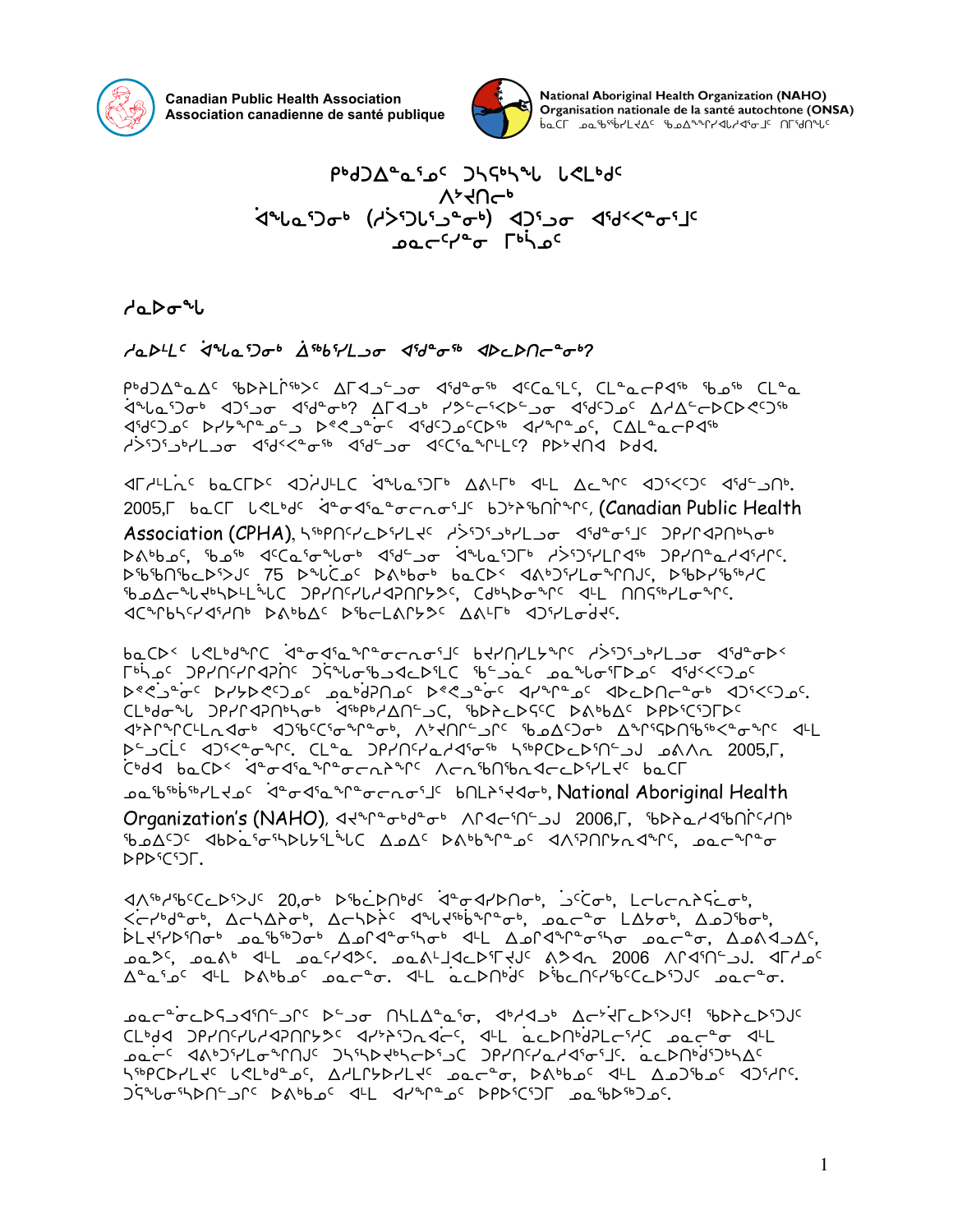#### $425\sigma$ <sup>56</sup>  $2$ *PrIMaPN*<sup>6</sup>  $20\sigma$ <sup>6</sup>

ᢂ᠊ᡆ᠂᠑ᢣ᠌ᢉᡇ᠉ᡕᡌ᠅ᡘ᠉᠀᠅ᢗᢂ᠘ᢣ᠄᠈ᡫᢋᡙ᠖᠔ᢠᡙᠾᢄ᠉᠘᠂ᢦᡆᡄᠲᠣ᠂ᢆᡆᡄᢂᠾᡃ᠀᠗᠈᠘᠈᠐ eddie that appropane that the craft of the craft of the craft of the craft of the craft of the craft of the cr ϽየሃՐϤϨϺჼኣΔ<sup>ϲ</sup>ͺϤϽჼϹϷ<del>∛</del>ჼϫჼϽ<sup>ϲ</sup>ͺϪϲ<sup>ϫ</sup>ϭ·ϤჼልჼϭͺͺϽϞჼϹϷႶϹϷ*Ϛ*ʹ·ͺͻϺ·ͺϽϞϨႶჼႱͿϾͺͺϸҩϹℾ ᠄ᡆ᠋ᢆᠣ᠊ᡏ᠍ᢥᠥ᠘ᢣᠾ᠙᠂᠂᠂᠕᠅ᢕᢂᡁᢃ᠂᠂᠂᠂᠂᠂᠂᠂᠀᠅᠐ᢣ᠀᠃᠕ᢣᠾ᠈ᡗ᠅ᢂᡧᡆ᠙ bees to babbac the carrier to the the control of the back WWW.botanddriving.cpha.ca A>ZASbbJC A>SJSJbPLJo <1590-65Fb, Dd<  $\Lambda$ % $\Lambda$ YYFP/JAYPSUPAPJUP (ALGAC JPYUCYGYAPL<<C DAPPQP Y>SJSPHLJQ  $\langle 15d^{\circ} \sigma \rangle < \Gamma^{5}$   $\langle 0, 0 \rangle$ <\\p>)\p>UC<\\p>UC<\\p>PC{\p+{\P}{\P}}{\P}{\P}{\P}} idr (10) d/wayle (JabipicDdor)c Deppo (<sup>)</sup>ף לחי האף אלאורגאיאי ולא PDᢣᡪᡃ᠓ᡬ᠂ᡏᡗᢦ᠉ᠳ᠐ᠣᡕ᠂᠙᠆ᢐᡄ᠂᠐᠐᠋᠐᠐᠘᠑ᢣ᠀᠗ᢄ᠂᠑ᢞ᠉᠈ᡆᡅᢂᢣ᠒ᢣᠢ᠀᠀ᢣᢞ᠋ᡇ᠀ Dibelibningobds dhe acords DibDrDtor)

CL<sup>6</sup>dd d)A<sup>a</sup>aldd<sup>c</sup> Aarnol dy Chauanol forclyf ogonyc.

#### *ʹϓ*ᡷ᠑ᡃ*ႱႯ᠗ᢐ᠆Ϥჼď*᠂᠗*ʹͳϻϳͺͼϓͱϒͺϓϔϒϤϡ*ͶͼϒϪ Lear<sup>e</sup>o 14 eac<sup>c</sup> 4AD3HLo4MJC acDNbd9NCD8C545JNb D853°oc

(CAYDLF Jfb, Pot) C<DfbCD3fb. (25065) AAb <Df JJ <br/> <Df JC CC/FNChACaDACaC A/LJNC-PCCLDb, 1/2000 AbAChadcCob  $>$ של ה $\gamma$ לא של היא מביא מביא מיכולי של אינחיש של האטריפי היא האליחיש בייה היא האלי HECL<sup>6</sup>, Dec-ec paballel, DIDUCTC-0<sup>0</sup>0C paballel, pac<sup>0</sup>0 <u>Ϥ<sup>ϲ</sup>Ϲ</u>ͼʹϭ·ʹϞϷᡷ᠓᠋᠅᠘ϒ᠘ʹϲ᠆ϽϪ<sup>ͼ</sup>ͼʹͷͺϤʹϸϭ·ʹ⅃ʹͺͺͺͺͺϧͼͺϧϥϡϢϧϥϲͺͺʹϥͼʹͼ·Ͻʹϧϧ϶ͼͺͼϓϧ  $4^b$ 23<sup>6</sup>  $4^c$ <sup>2</sup>  $2^d$ 36295.

ASIS - The Cicity - The Cicity - The City - The Cicity - The Cicity ᡃᡋᢂᢣ᠗᠂᠖ᢣᢞ᠂ᢐ᠉᠂ᡋ᠅᠈ᠱ᠂ᡝ᠔ᢞ᠂ᢥ᠑ᠱ᠗᠅᠀ᢞ᠅᠉ᡗ᠅᠀ᢞᢉ DYSEbdED Model and Acrissionally accepted beside Y>SJSJbLJ0 YCJqC5b CALSJAQqb. Sb>PYdbbao7Ld5b70 dSdaob< "Da www.potanddriving.cpha.ca لد ٢٥٢٩ عمر ٢٠٠١ جد ٢٠٠١/٥

CLbdd AALPYDALZC DSDPARALLLPDALaRdSbCLC, AALPALLPDALaRdSbCLCC baCF ᡏ**᠂**ᡉᡏ᠀ᠥ᠘ᠾ᠉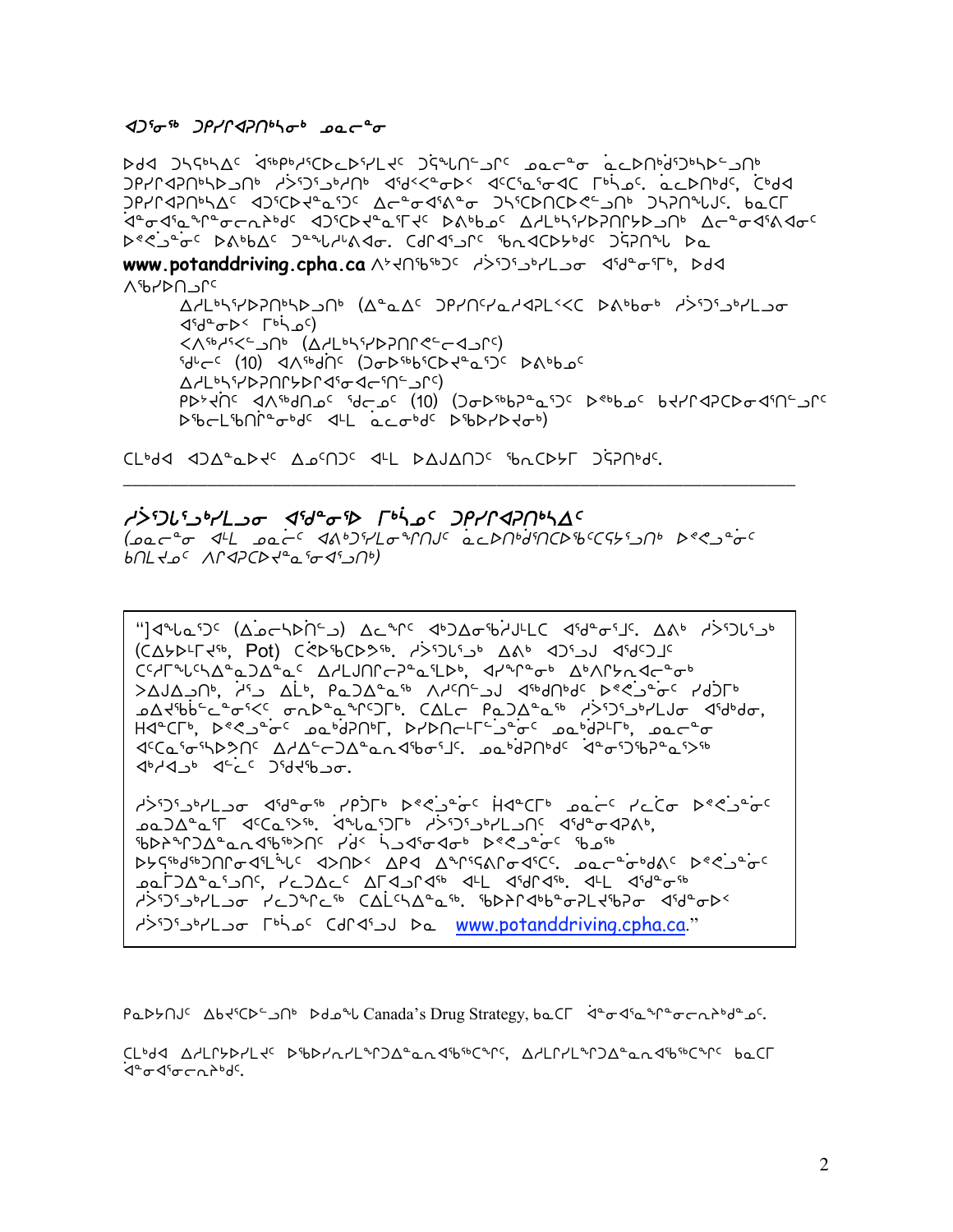**A Public Service Announcement (PSA) on Pot and Driving for your Community**

### **Background**

### **What is the Pot and Driving Campaign?**

People know that drinking and driving isn't safe, but what about smoking marijuana and driving? Alcohol is still the number one danger for drivers, their passengers or anyone else using the roads, but does that mean that smoking marijuana and getting on a vehicle is safe? The answer is no.

Many Canadians use marijuana, and some choose to drive high. In 2005, the Canadian Public Health Association (CPHA) launched a Pot and Driving Campaign to inform young people about the effects of marijuana on driving and the risks of driving high. We talked to over 75 young people in several provinces about what our campaign should look like and what it should say. Almost all of the young people we spoke to said they used marijuana.

CPHA's Pot and Driving Campaign was geared toward the South where most people are drivers or passengers of cars or other kinds of road vehicles. While we were creating our campaign, we realized that youth living in the North might have a very different experience because of the different vehicles they used in their everyday life. After the campaign was launched in November 2005, CPHA partnered with the National Aboriginal Health Organization's (NAHO) Ajunnginiq (Inuit) Centre in early 2006 to find out how to make it more relevant to young people living in northern, Inuit communities.

We conducted twenty telephone interviews with nurses and doctors, bylaw and RCMP officers, teachers and school principals, as well as hamlet mayors, elders and hunters living in both larger and smaller communities in the Inuvialuit, Nunavut, Nunavik and Nunatsiavut regions. We also visited a Nunavik community in early February 2006. We spoke to many adults and young people in the community. We also participated in a radio call-in show at the local community FM station.

Even though the visit was only four days long, we learned a lot! We discovered that adapting the campaign would not simply be a matter of editing our campaign materials, so we decided to produce a message on pot and driving that could be read over community FM radio and regional radio stations. The message – provided as a Public Service Announcement (PSA) – is based on the advice given to us by people in the communities, including youth and elders. It is designed to be relevant to youth and other people living in the North.